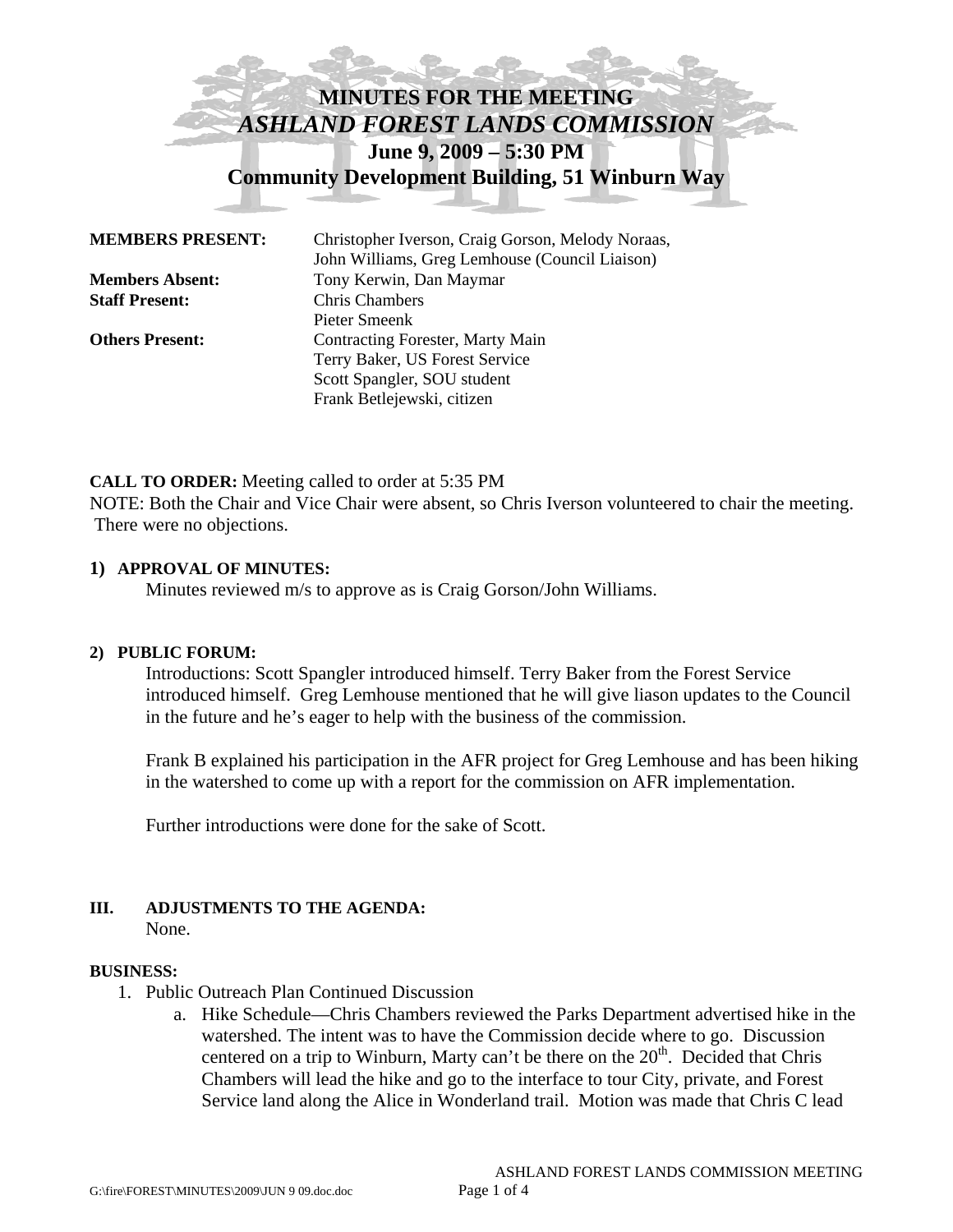the hike and Melody will find out how many people are signed up and Chris C will pass on the location to the Parks Dept.

b. Chris Iverson reviewed the Public Outreach Plan discussion from last meeting including the things that the commission wants people to understand, what to put forward as part of this effort—art, brochures, etc.

Melody brought the City's H2Oh pamphlet as an example. Pieter explained that it costs a couple thousand dollars to produce it, and it's for a different purpose. Chris Iverson explained the city/watershed art map idea and how to achieve it. John Williams supports this idea and to have someone local do it for cheap/free. John suggested doing an RFP to get someone interested and selected. Gorse suggested information and contact numbers be included.

Chris I motioned: First order of business for the community outreach plan is to create a map of Ashland and the watershed. Marty mentioned that the hikes were actually the first phase of this.

Motion withdrawn by CI and corrected to say "Second order of business for the community outreach plan is to create a map of Ashland and the watershed."

Chris would like to plan a date for the September hike, agenda item for next meeting.

2. Marty explained the Winburn Plan presentation to Council on June 2.

Marty did an overview of City lands management and Tony explained the Winburn Plan. Greg Lemhouse offered to help the commission achieve its goals. Council wants the Commission to bring significant projects back to Council for approval. Greg sensed a lot of support for the plans in the Council. John Williams asked what the next step would be. Marty explained that in the past the Fire Chief worked to implement projects and that was intricately involved with the Commission. New Chief might chart another course, but not likely. Chris Iverson mentioned the things that might bring a lot of attention: cutting larger trees, logging, road building. Gorson suggested getting a spot in the Tidings for an update. Iverson supported finding support in the press, but not doing anything specific yet. Marty still wants to outline a history of City forestlands management, and he's ready to do that. Iverson would like to have this information for the Commission's use in education. Marty pointed out that institutional memory is important. Commission offered to hear it at the meeting. Gorson asked whether or not someone is involved as an historian to record people's experiences. Marty presented the history he worked up: a sum of activities by unit and a chronological ordering of management activities.

Marty explained the beginnings of the Ashland Forest Plan and the creation of the FLC. The beginning of management was some brush clearing around Crowson Reservoir. Studies continued with Marty's assessment and prioritization of City lands including slope stability, wildfire, and silvicultural. Objectives have been wildfire protection, water quality, and forest health with wildlife added for Winburn. Prescriptions were developed to meet priorities, mostly understory thinning. Work was done on City lands. In 2001 an analysis was created of the entire interface zone to rate the interface for possible grant funded work. Chris Chambers was hired to implement the National Fire Plan grant money for fuels reduction on City and private land on many acres and hundreds of owners. By 2002, City priorities were largely accomplished for understory thinning and the process began leading up to the lower City lands helicopter thinning sale that accomplished objectives and broke even on the cost. The process was open to the public with tours and meetings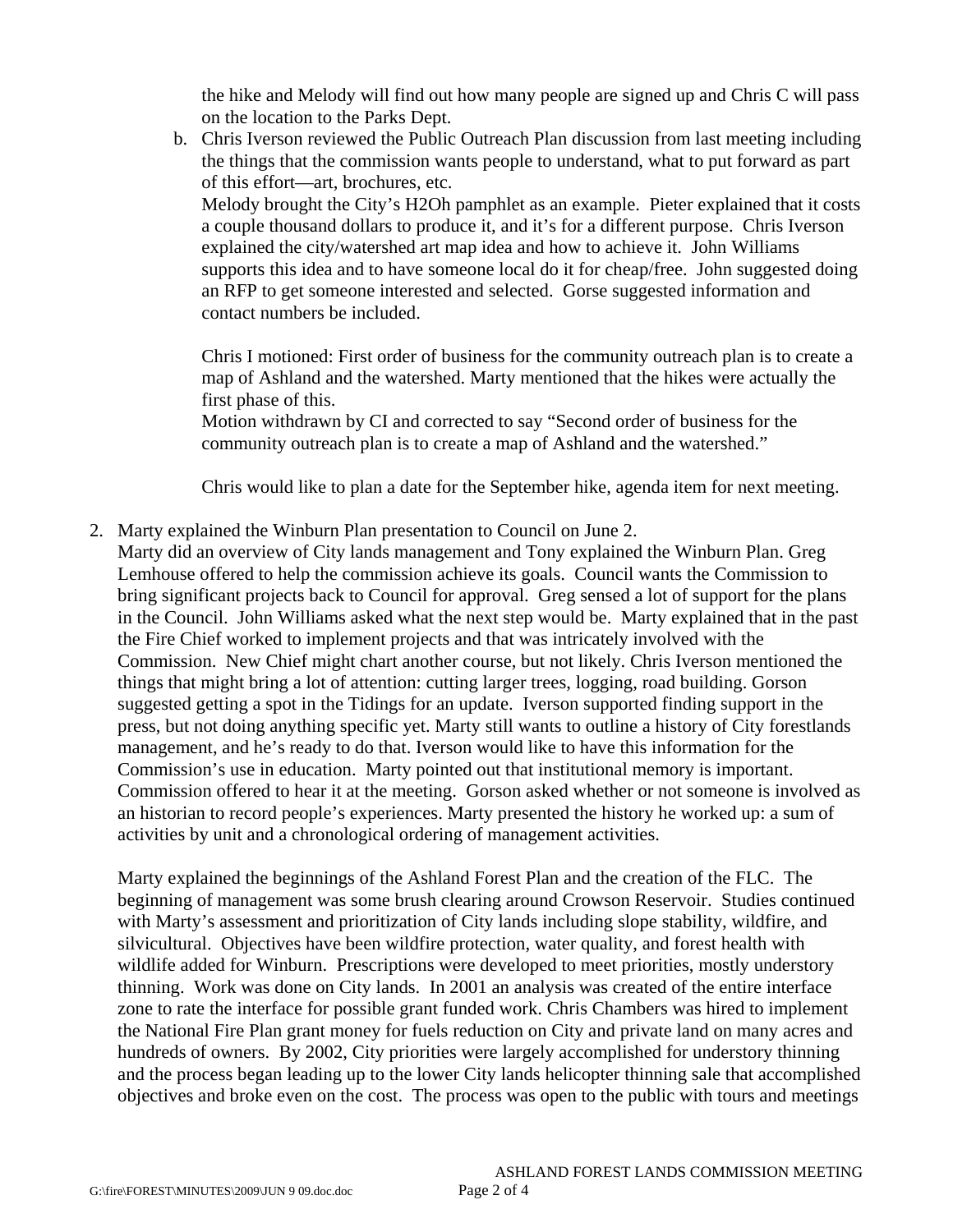with little if any opposition from citizens.

Data plots were established on City lands in 2000. Plot data has been very useful to establish the basis for management and to make decisions. Melody asked about the outreach done at the time. Marty explained it was a combination of formal and informal outreach. Gorson asked when the idea of putting out fires has had an effect on the forests became apparent among the experts. Marty replied that that happened in the early 1970's.

Marty showed the post treatment report he did a couple years ago on the lower City lands. This then lead into the Winburn Plan process. Also we've been involved with the Forest Service since 2004 on the watershed project. Marty asked Frank B to comment on the history. Frank commented on a comment made by a former Council liaison asking how much the documents that the FLC put out would be worth if contracted out. Frank is encouraged by the current focus on public outreach.

Lots of people have put in a lot of time over the years. Gorson was interested in the fire protection aspect and what's been accomplished in the relationship with the Forest Service. Marty said an important role of the FLC has been to create this relationship.

### 3. SOU Liaison Discussion

Iverson thanked Scott Spangler for coming. Chambers explained that there isn't a formal SOU Liaison identified in the Charter. This doesn't restrict Scott's participation, but he cannot vote or be formally recognized as an SOU liaison. The commission decided to talk about the role of an SOU student being involved. Gorson's idea is to have SOU education department work to get watershed issues into local classrooms. Lemhouse made the point that getting the average student/person involved and interested in environmental issues is important. Marty has been working with SOU professors to increase the relationship between SOU and the City and Forest Service. The seeds are being planted for continued involvement in this process as especially the AFR project is implemented. Melody suggested Scott be a communication link for the commission. Melody asked if Greg would be figuring out how to formalize the SOU liaison position. Greg will bring this up with Council, and Chris Chambers will ask the City Recorder what the formal process is. Scott will be included in the outreach planning and encouraged to participate. Scott thought that going to clubs around campus can get students involved. Terry Baker commented that there is a little bit of many disciplines (economics, criminology, sociology) in forest resource management. John Williams wrote down four points for the SOU liaison: 1. monitoring, 2. education 3. enroll an artist for the map 4. Ecological surveys/monitoring. Marty commented that the monitoring is already in progress.

## 4. AFR Review and Update

Terry gave an update. There is no decision on the document, but the FS continues to get ready. The multi-party monitoring meeting is this Friday. Chris Chambers made the point that a quorum of the FLC or City Council cannot be present without it being noticed as a public meeting. It doesn't appear that there will be a quorum of the Council, and the FLC should decide who will go, not to exceed 3 members.

Terry mentioned that the FS received regional funding for insect and disease prevention treatments in the Ashland Creek Research Natural Area, which will be part of the AFR project. Frank gave an update on his field review around the White Rabbit trailhead, about 400 acres. Franks preliminary finding include drier plant communities (PAGs) than the DEIS indicated. Moist Doug-fir PAG is confined to riparian zones. There are some very steep slopes (90% and